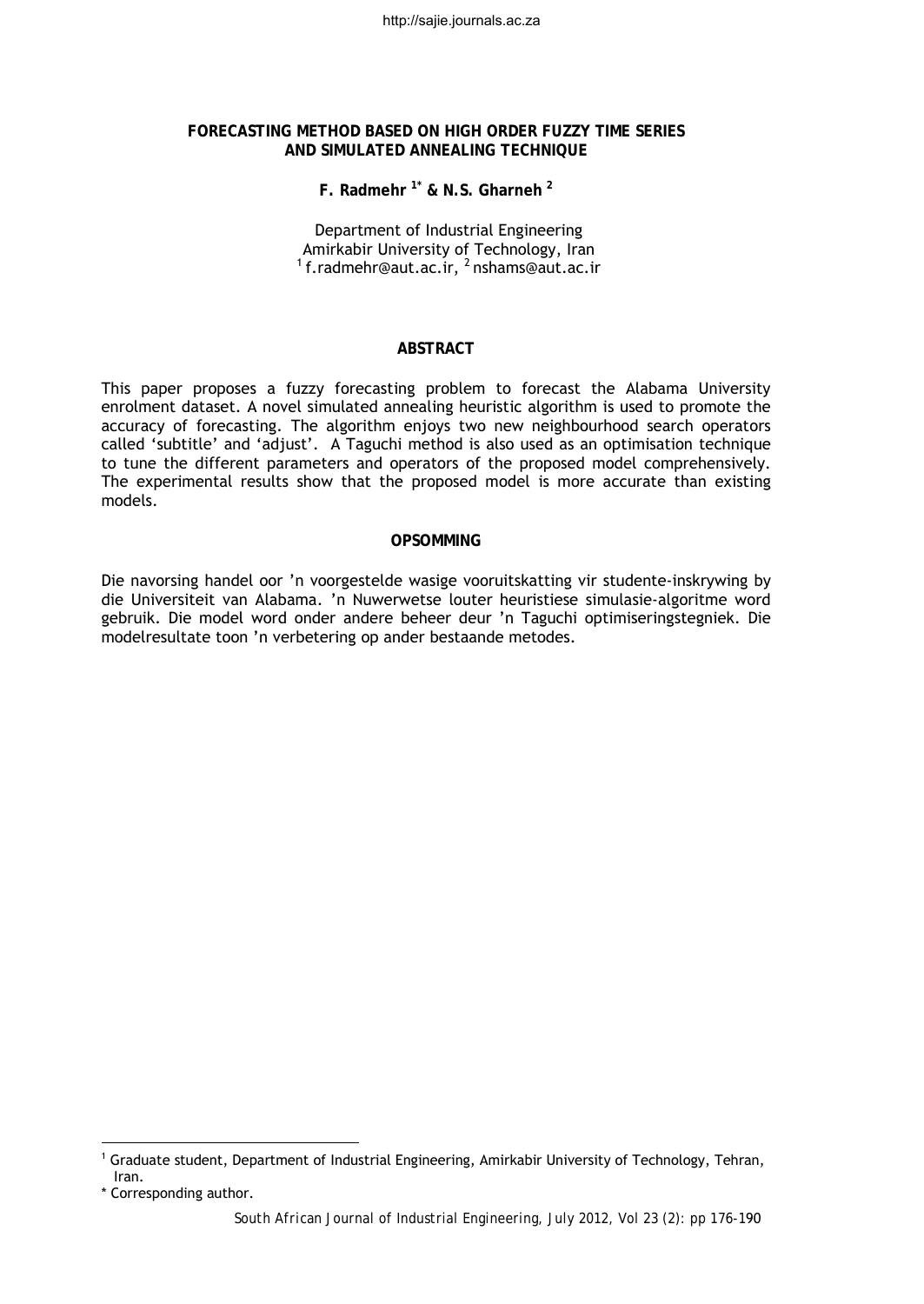# **1. INTRODUCTION**

It is indisputable that forecasting plays an important role in our daily life. It is also used in many areas for decision-making, such as stock markets, university enrolments, and weather forecasting.

Various techniques for time series forecasting have been evolved in recent decades. Compared with other models, ARMA and ARIMA-based models are prominent and highly useful. However, they cannot deal with time series vagueness and linguistic terms [1]. In addition, these statistical methods could not perform appropriately on time series with a small amount of data [2]. To deal with such deficiencies, fuzzy time series have been developed and widely applied.

Fuzzy time series (FTS) were first introduced by Song & Chissom [1,3,4]. They developed this model based on fuzzy logic. In recent years, FTS models have attracted the attention of many researchers because of their advantages: better performance in some real forecasting problems [2], dealing with data in linguistic terms [2], and their ability to integrate with heuristic knowledge and models [5].

One of the most critical issues in FTS models is the style of their universe of discourse partitioning, which affects their performance in forecasting [6]. Therefore, one of the main purposes of this study is to propose a new simulated annealing (SA) based model to find the right length of the intervals, thus improving forecasting results. A Taguchi method is applied to tune the parameters of the model.

The structure of this paper is as follows: Section 2 provides a review of the literature related to fuzzy time series models. Section 3 examines the concept of fuzzy time series. The proposed model and its algorithm will be described in Section 4. An evaluation and implementation of the model and its results are presented in Section 5. Section 6 concludes the paper.

## **2. LITERATURE REVIEW**

The concept of a fuzzy set theory was first introduced by Zadeh [7]. Since then, the adoption of fuzzy logic has been extensive. Song & Chissom [1,3,4] presented time variant and time invariant fuzzy time series models, which improved the forecasting approach. Chen [8] simplified these models by using simple mathematical operations, because of their simplicity and better forecasting accuracy. This model became especially popular among scientists.

Chen considered the number 7 to be the suitable number of intervals. This researcher divided the universe of discourse into seven equal intervals, representing the linguistic values of very low, low, slightly low, medium, slightly high, high, and very high. These intervals are the simplest and the easiest to use that do not take into account the type and distribution of data. Chen revisited his idea in 2002, investigating the problem for seven to 14 intervals. He worked with equal intervals in his article, simply changing the numbers. He also presented a high-order fuzzy time series model in this study [9].

Huarng was the first to study the length of intervals, pointing out that length affects forecast accuracy in fuzzy time series, and proposing a method with distribution-based length and average-based length to reconcile this issue [6]. Since then, partitioning the universe of discourse has become one of the important issues in this area. Various studies have been done in this field, some of which this paper introduces.

For example, Jilani [10] investigated fuzzy intervals, dividing the universe of discourse into seven equal parts and sorting them in descending order, based on the number of data in each interval. He then divided the first interval into four parts, the second interval into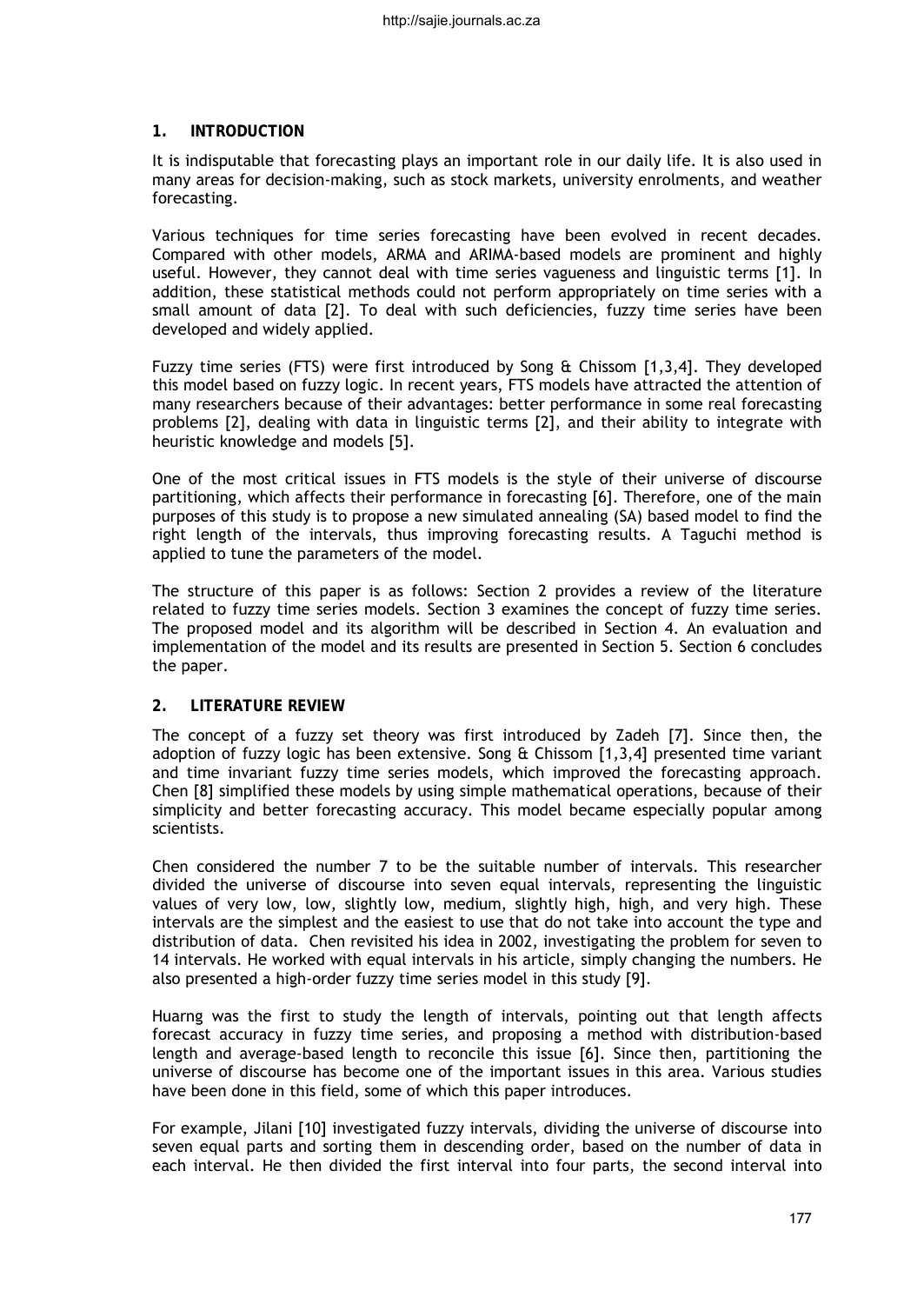three, the third interval into two parts, and then used the rest of the intervals as they appeared in the data to forecast the University of Alabama's enrolment data.

Cheng [11] is another researcher to have addressed the universe of discourse partition. He not only used a new heuristic method to determine appropriate fuzzy intervals, but also improved the prediction model. He applied expected adaptation to forecast Alabama enrolments and TAIFEX data. In this model, the intervals are first divided into seven equal parts, and the average data that is in each interval is calculated. Then those intervals in which the data are above average are divided into two parts. This process, like the previous one, attempts to homogenise the intervals and divides the intervals with more data.

Huarng [5] pioneered the application of heuristic knowledge to fuzzy time series models. Integrating heuristic models with FTS models intensified their forecasting performance, making them popular among scientists. Heuristic models have also been used in universe of discourse partitioning in some studies. Lee et al. [12,13] introduced two methods based on fuzzy time series, the genetic algorithm, and simulated annealing heuristics to forecast temperature and the TAIFEX. Chen & Chung [14,15] developed first order and high order fuzzy time series models by using the genetic algorithm for enrolment forecasting. Kuo et al. [16] used a PSO-based model called HPSO to achieve well-tuned intervals forecasting Alabama enrolments. Park et al. [17] studied a two-factor high-order fuzzy time series using the PSO method, applying the model to TAIFEX and KOSPI 200 datasets.

Yolcu et al. [18] proposed a new approach using a single-variable constrained optimisation to determine the ratio for the length of intervals. To find the correlation between stock volume and stock market price, Chu et al. [19] proposed a dual-factor method. Cheng et al. [20] proposed another novel method that incorporated trend weighting into the fuzzy timeseries models of Chen and Yu, and applied this method to explore the extent to which the innovation diffusion of ICT products is described using this procedure. Wang & Chen [21] presented a new method to predict temperature and TAIFEX using automatic clustering and two-factor high-order fuzzy time series for temperature prediction. Teoh et al. [22] proposed a hybrid fuzzy time series model using the cumulative probability distribution approach (CPDA) and rough set rule induction techniques. Leu & Lee [23] presented another fuzzy time series model using distance-based fuzzy time series to forecast the exchange rate. Egrioglu et al. [24] proposed a hybrid high-order approach to analyse seasonal fuzzy time series, determining the order of the model using the Box-Jenkins model. Bahrepour et al. [25] developed an adaptive ordered fuzzy time series that employs an adaptive order selection algorithm to compose the rule structure and partition the universe of discourse into unequal intervals based on a fast self-organising strategy. They employed it on the FOREX market. Liu & Wei [26] proposed a model to forecast seasonal data.

The literature shows that quite a lot of work has been done on the effective partitioning of the system. In our view, using simulated annealing (SA) to partition the universe of discourse has been considered once, as discussed above. In this paper, we will use SA-FTS to show how SA is able to increase the performance of the system.

## **3. FUZZY TIME SERIES**

As discussed above, there has been considerable growth in fuzzy time series models in forecasting approaches and decisions in recent years. They have all tried to deal with forecasting problems – and they have all been applied according to different definitions. In what follows the concept and definitions of fuzzy time series are explained.

**Definition 1.** [1,3,4] Let *Y*(*t*)(*t*=*..., 0, 1, 2, ...*), a subset of real numbers, be the universe of discourse by which fuzzy sets  $f_1(t)$  are defined. If  $F(t)$  is a collection of  $f_1(t)$ ,  $f_2(t)$ , ... then *F*(*t*) is called a fuzzy time-series defined on *y(t*)*.* 

**Definition** 2. [1,3,4] If there is a fuzzy relationship  $R(t-1,t)$ , such that  $F(t)=F(t-1)\times R(t-1,t)$ , where  $\times$  is an operator, then  $F(t)$  is said to be caused by  $F(t-1)$ . The relationship between *F*(*t*) and *F*(*t*-*1*) can be denoted by *F*(*t*-*1*)  $\rightarrow$  *F*(*t*).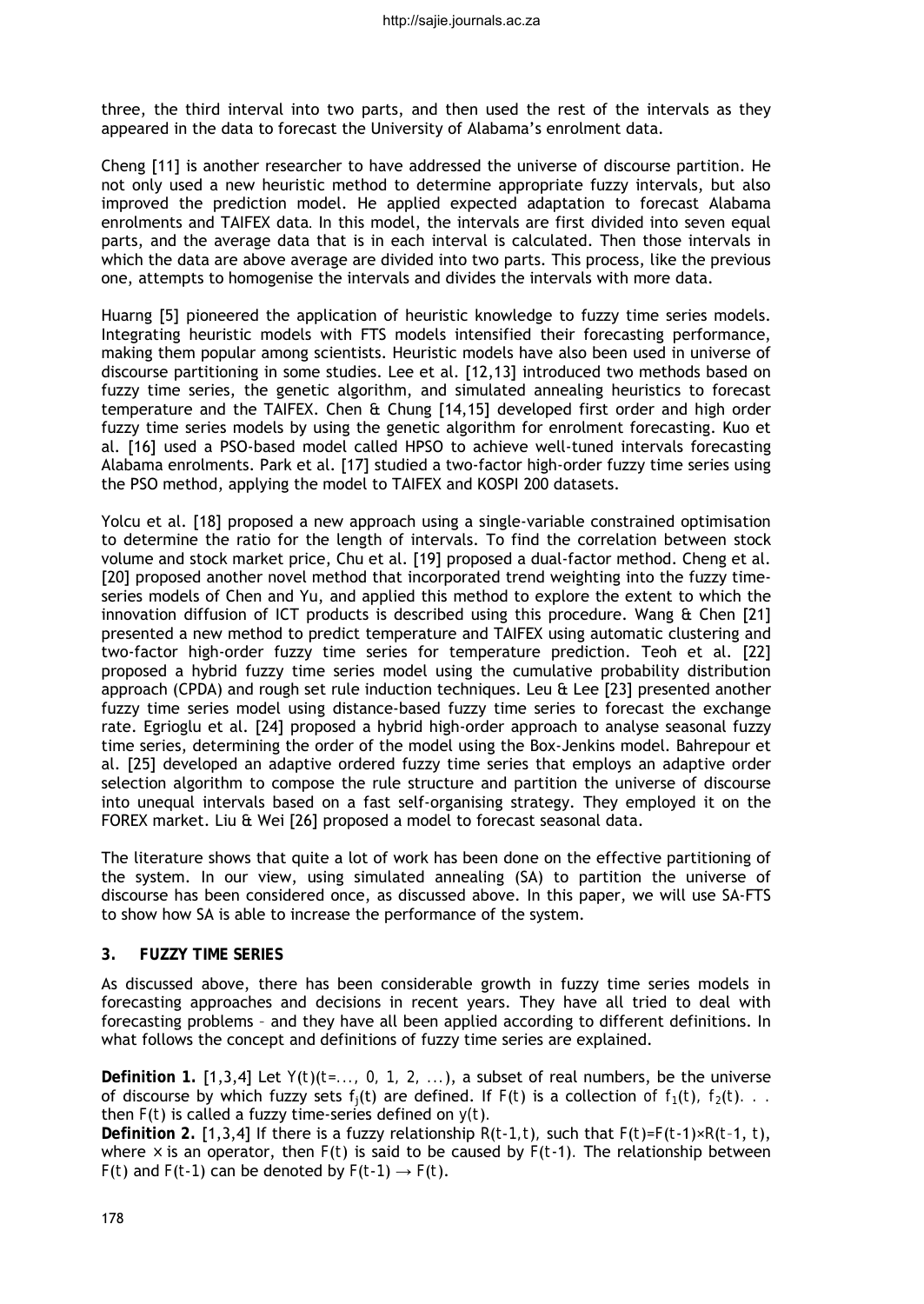**Definition 3.** [1,3,4] Suppose *F*(*t-1*)*=Ai* and *F*(*t*)=*Aj*, a fuzzy logical relationship is defined as  $A_i \rightarrow A_i$ ; where  $A_i$  is named as the left-hand side of the fuzzy logical relationship and  $A_i$  the right-hand side.

**Definition 4.** [1,3,4] Fuzzy logical relationships with the same fuzzy set on the left-hand side can be further grouped into a fuzzy logical relationship group. Suppose there are fuzzy logical relationships such that:

$$
\begin{array}{c}\nA_i \rightarrow A_{j1} \\
A_i \rightarrow A_{j2}\n\end{array}
$$

… then they can be grouped into a fuzzy logical relationship group *Ai→Aj1, Aj2*, … **Definition** 5. [1,3,4] Suppose  $F(t)$  is caused by  $F(t-1)$  only, and  $F(t) = F(t-1) \times R(t-1, t)$ . For any *t*, if *R*(*t-1, t*) is independent of *t*, then *F*(*t*) is named a time-invariant fuzzy time series; otherwise it is a time-variant fuzzy time series.

**Definition 6.** [1,3,4] In a multivariate fuzzy inference process, an *m*-factor *k*-order fuzzy time series is a time series consisting of *m* factors that are of *k*th order. For example, a twofactor *k*th order fuzzy time series with *X* as the primary and *Y* as the second factor could be stated as:

$$
if (X1 = x1, Y1 = y1), (X2 = x2, Y2 = y2),...(Xk = xk, Yk = yk) then (Xk+1 = xk+1)
$$
\n(1)

Chen [8] developed a new model based on the above definitions, and simplified Song  $\theta$ Chissom's model. Chen's model provided a better forecasting performance and better integration with heuristic knowledge, compared with Song & Chissom's model [5,8].

However, Chen's model also has a drawback: it omits fuzzy logic relations repetitiveness. To overcome this drawback, this study uses the frequency weighted method [2]. In this case the fuzzy logic relationship (FLR) that occurred often in the past will likely happen often in the future. The procedure of forecasting with fuzzy time series is described as follows:

**Step 1.** Define the universe of discourse and intervals:

Let the  $U_{min}$  and  $U_{max}$  be the minimum and maximum value of historical data, let  $U = [u_{\text{min}}, u_{\text{max}}]$  be the universe of discourse. Then U is partitioned into several intervals.

**Step 2.** Define fuzzy sets based on the intervals, and fuzzify the historical data. Let *U* be the universe of discourse, where  $U=\{u_1, u_2, u_3, ..., u_n\}$ . A fuzzy set  $A_i$  is defined by:

$$
A_i = \{ (u_1, z_{A_i}(u_1)), (u_2, z_{A_i}(u_2)), ..., (u_n, z_{A_i}(u_n)) \}
$$
\n(2)

where  $Z_{A_i}$  is the membership function of fuzzy set  $A_i$ , and  $Z_{A_i}(u_k)$  is the degree of belongingness of  $u_k$  in  $A_i$ .  $z_{A_i}(u_k) \in [0, 1]$ ;  $1 \le i \le m$ ;  $1 \le k \le n$ .

A price or a datum is fuzzified to  $A_k$ , if the maximum membership function is under  $A_k$ . As in the literature, the present study uses a triangular membership function to define fuzzy sets *Ai.* To present the procedure here, let the number of intervals be seven. Thus the fuzzy sets are defined by the following equation:

$$
A_{1} = \frac{1}{\mu_{1}} + \frac{0.5}{\mu_{2}} + \frac{9}{\mu_{3}} + \frac{9}{\mu_{4}} + \frac{9}{\mu_{5}} + \frac{9}{\mu_{6}} + \frac{9}{\mu_{7}}
$$
  
\n
$$
A_{2} = \frac{0.5}{\mu_{1}} + \frac{1}{\mu_{2}} + \frac{0.5}{\mu_{3}} + \frac{9}{\mu_{4}} + \frac{9}{\mu_{5}} + \frac{9}{\mu_{6}} + \frac{9}{\mu_{7}}
$$
  
\n
$$
A_{3} = \frac{9}{\mu_{1}} + \frac{0.5}{\mu_{2}} + \frac{1}{\mu_{3}} + \frac{0.5}{\mu_{4}} + \frac{9}{\mu_{5}} + \frac{9}{\mu_{6}} + \frac{9}{\mu_{7}}
$$
  
\n
$$
A_{4} = \frac{9}{\mu_{1}} + \frac{9}{\mu_{2}} + \frac{0.5}{\mu_{3}} + \frac{1}{\mu_{4}} + \frac{0.5}{\mu_{5}} + \frac{9}{\mu_{6}} + \frac{9}{\mu_{7}}
$$
  
\n
$$
A_{5} = \frac{9}{\mu_{1}} + \frac{9}{\mu_{2}} + \frac{9}{\mu_{3}} + \frac{0.5}{\mu_{4}} + \frac{1}{\mu_{5}} + \frac{0.5}{\mu_{6}} + \frac{9}{\mu_{7}}
$$
  
\n
$$
A_{6} = \frac{9}{\mu_{1}} + \frac{9}{\mu_{2}} + \frac{9}{\mu_{3}} + \frac{9}{\mu_{4}} + \frac{0.5}{\mu_{5}} + \frac{1}{\mu_{6}} + \frac{0.5}{\mu_{7}}
$$
  
\n
$$
A_{7} = \frac{9}{\mu_{1}} + \frac{9}{\mu_{2}} + \frac{9}{\mu_{3}} + \frac{9}{\mu_{4}} + \frac{9}{\mu_{5}} + \frac{1}{\mu_{6}} + \frac{1}{\mu_{6}}
$$

179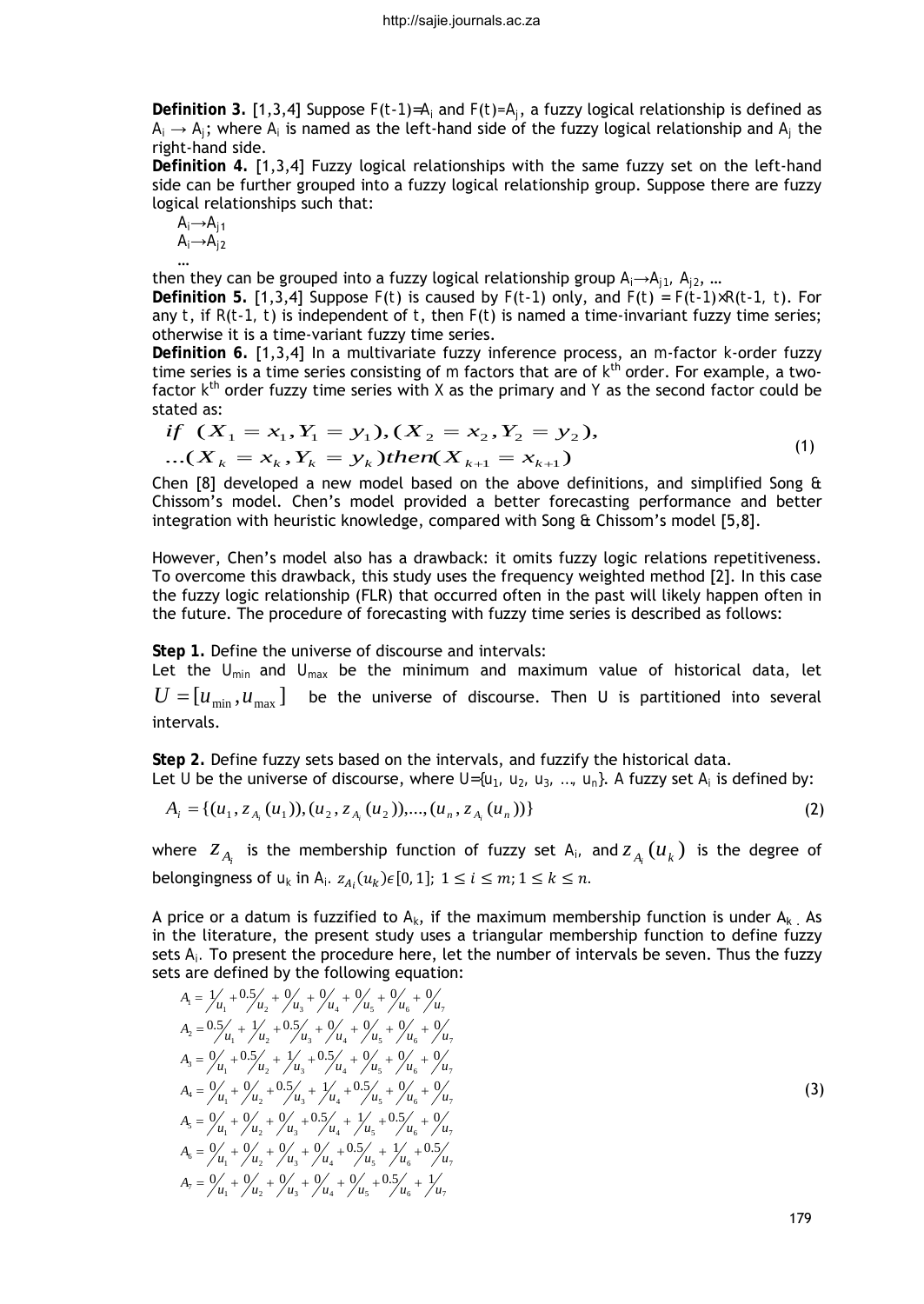**Step 3.** Establish fuzzy logical relationships, and group them based on the left hand side. According to Definitions 2 and 3, in first order models the fuzzy relationship  $F(t-1) \rightarrow F(t)$ could be denoted by  $A_i \rightarrow A_j$ , in which  $A_i$  and  $A_j$  are the corresponding linguistic values of F(t-1) and F(t) respectively. Therefore, the way of evoking all fuzzy logical relationships under *n* order is to find any relationship consisting of the type  $F(t - n)$ ,  $F(t - n + 1)$ ,  $F(t - n)$  $n + 2$ ), ...  $F(t - 1) \rightarrow F(t)$ . Then by replacing the corresponding linguistic values, *n* order fuzzy relationships were established as  $A_i$ ,  $A_i$ ,  $A_k$ , ...  $A_l \rightarrow A_z$ .

The FLR with the same left-hand side could establish a FLR group.



**Step 4.** Assign weights.

All FLRs could establish a fluctuation matrix based on the repetitiveness of each FLR in the historical data. Equation (4) represents a *1×n* fluctuation matrix for a specific FLR, in which n denotes the number of fuzzy sets and *wi 1≤i≤n* indicates the frequency of that specific FLR with the right hand side of *Ai 1≤i≤n* in the historical dataset.

$$
flactuation matrix = \begin{bmatrix} w_1 & w_2 & w_3 & \dots & w_4 \end{bmatrix}
$$
 (4)

To obtain a frequency weighted matrix, the fluctuation matrix should be standardised by equation (5).

$$
W_n(t) = \left[\frac{w_1}{\sum_{k=1}^n w_k} \quad \frac{w_2}{\sum_{k=1}^n w_k} \quad \frac{w_3}{\sum_{k=1}^n w_k} \quad \dots \quad \frac{w_4}{\sum_{k=1}^n w_k}\right]
$$
(5)

Finally, a frequency weighted matrix for each FLR group is calculated. The weight of a FLR is based on the repetitiveness of that FLR in the past.

### **Step 5.** Calculate the forecast values.

To obtain the forecast value at time *t*, we will use Eq. (6) where  $W_n(t-1)$  is a frequency weighted matrix for a corresponding FLR group of time t-1, and  $L_{df}(t-1)$  is a deffuzified matrix of fuzzy sets midpoints.

$$
F(t) = L_{df}(t-1) \times W_n(t-1)
$$
\n(6)

# **4. PROPOSED MODEL**

Some studies have shown that intervals of different lengths influence the forecasting accuracy [6,16]. This paper also intends to integrate the SA heuristic with Chen's model to achieve a better performance in forecasting.

#### **4.1 Simulated annealing**

Simulated annealing (SA) is an optimisation heuristic that searches the solution space by generating a stochastic neighbourhood. In most heuristics, local optimality is a critical problem. The SA algorithm tries to overcome this problem by accepting bad solutions with a decreasing probability [27,28].

The algorithm starts from a definite initial temperature called (Ts). During the process, temperature (T) decreases gradually by the mechanism of a cooling schedule until it reaches the final temperature (Te). In each iteration the algorithm generates a new solution in the neighbourhood of the current solution. Then by comparing the fitness of the neighbour with the current solution, SA decides whether or not to accept the solution. The algorithm accepts superior neighbours as the current solution; but in the case of inferior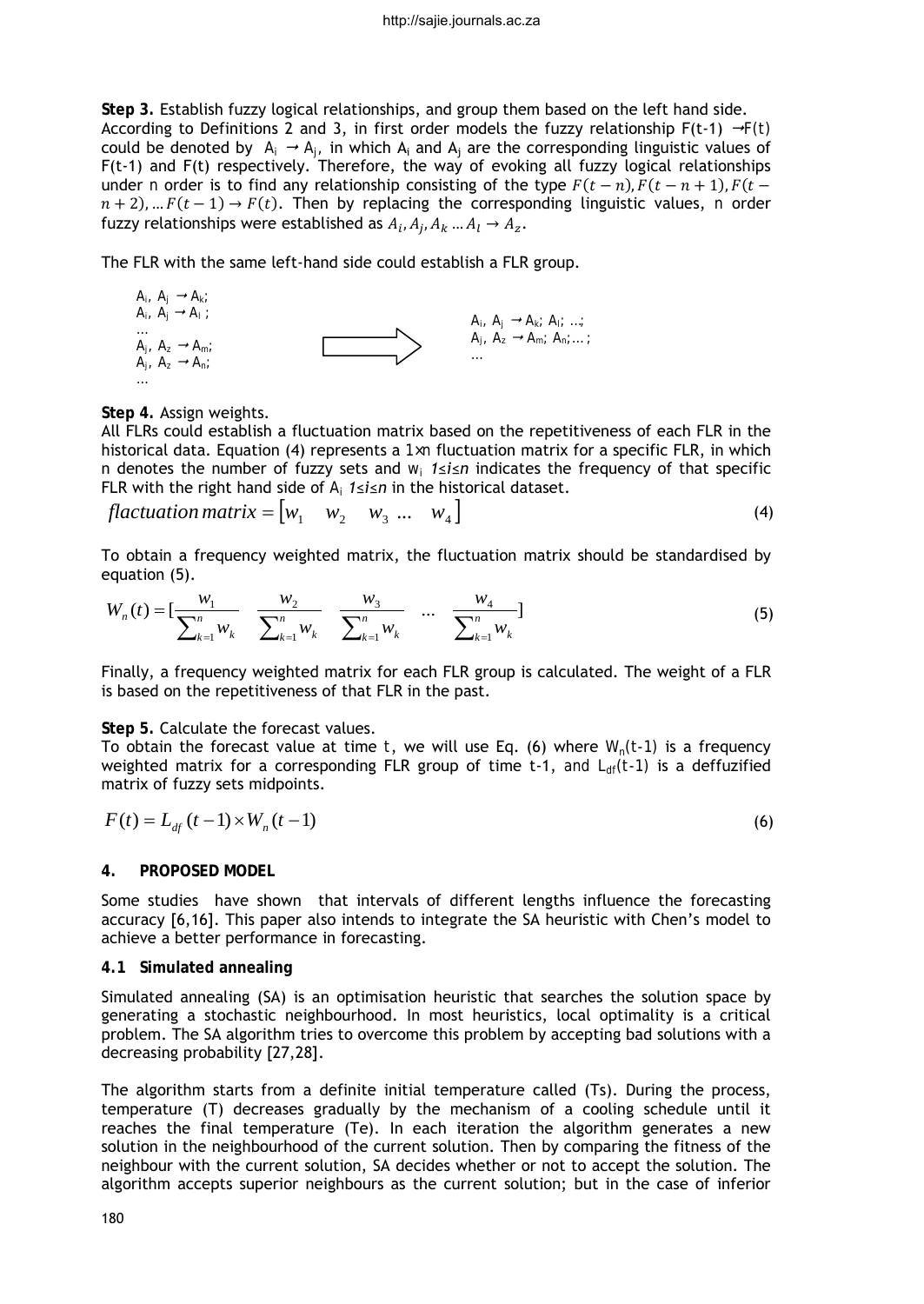solutions, it accepts the solution by the probability that is generated by the Boltzmann function (-*∆*/*kT*). In this function, k is the constant part, T is the current temperature, and *∆* is the difference between the current and the new solution's fitness [27,28].

# *4.1.1 Encoding scheme*

In this section the encoding scheme is described. Let the number of intervals be n, with *U<sub>min</sub>*, U<sub>max</sub> as the lower and upper bands of the universe of discourse respectively. The solution X is a vector consisting of n-1 components  $X = (x_1, x_2, ..., x_{n-1})$  where  $x_i \ge x_{i-1}$ ,  $1 \le i \le n-1$ . Each element of solution  $x_i$  is called a break-point. Using this solution, n intervals will be produced as follows:  $int_1=(U_{min}, x_1)$ *, int<sub>2</sub>*=( $x_1$ ,  $x_2$ ), *…and int<sub>n</sub>*=( $x_{n-1}$ ,  $U_{max}$ ). Figure 1 is a graphical representation of a solution with seven unequal intervals.



**Figure 1: Graphical representation of solution (n=7)**

# *4.1.2 Neighbourhood search structure*

The neighbourhood search structure (NSS) is a procedure that generates a new solution that slightly changes the current solution. A variety of NSSs is available and applied to the SA heuristic algorithm. In order to intensify and diversify the search space, two different NSSs are taken into consideration.

• *Substitute operator:* the position of randomly chosen break-points regenerated within range  $(u_{min}, u_{max})$ . In other words, this procedure replaces a randomly-chosen interval with another newly-generated interval. The mechanism of this NSS is a random number  $(r<sub>i</sub>)$  generated for n-1 break-points. This random number is compared with a constant predefined value (*a*), if  $r_i > \alpha$ . The break-point will be replaced by another newlygenerated break-point  $(y_i)$  where  $u_{min} < y_i < u_{max}$ . Figure 2 is a graphical representation of this procedure in a seven-interval solution where *α=0.5*.





• *Adjust operator:* the position of a randomly-chosen break-point (*xi*) regenerated within the range  $(\max(u_{min}, x_{i-1}), \min(u_{max}, x_{i+1}))$ . In other words, this procedure aims to adjust a randomly-chosen break-point between the previous and the next break-points. The mechanism of this procedure can be explained thus: β is a predefined value that demonstrates the number of break-points that will be adjusted. So randomly-chosen break-points  $(x_i)$  will be replaced with new break-points  $(y_i)$ , where  $\max(u_{\min}, x_{i-1})$  <  $y_i < min(u_{max}, x_{i+1})$ . Figure 3 is a sample graphical representation of *Adjust operator* on a seven-interval solution where β=1.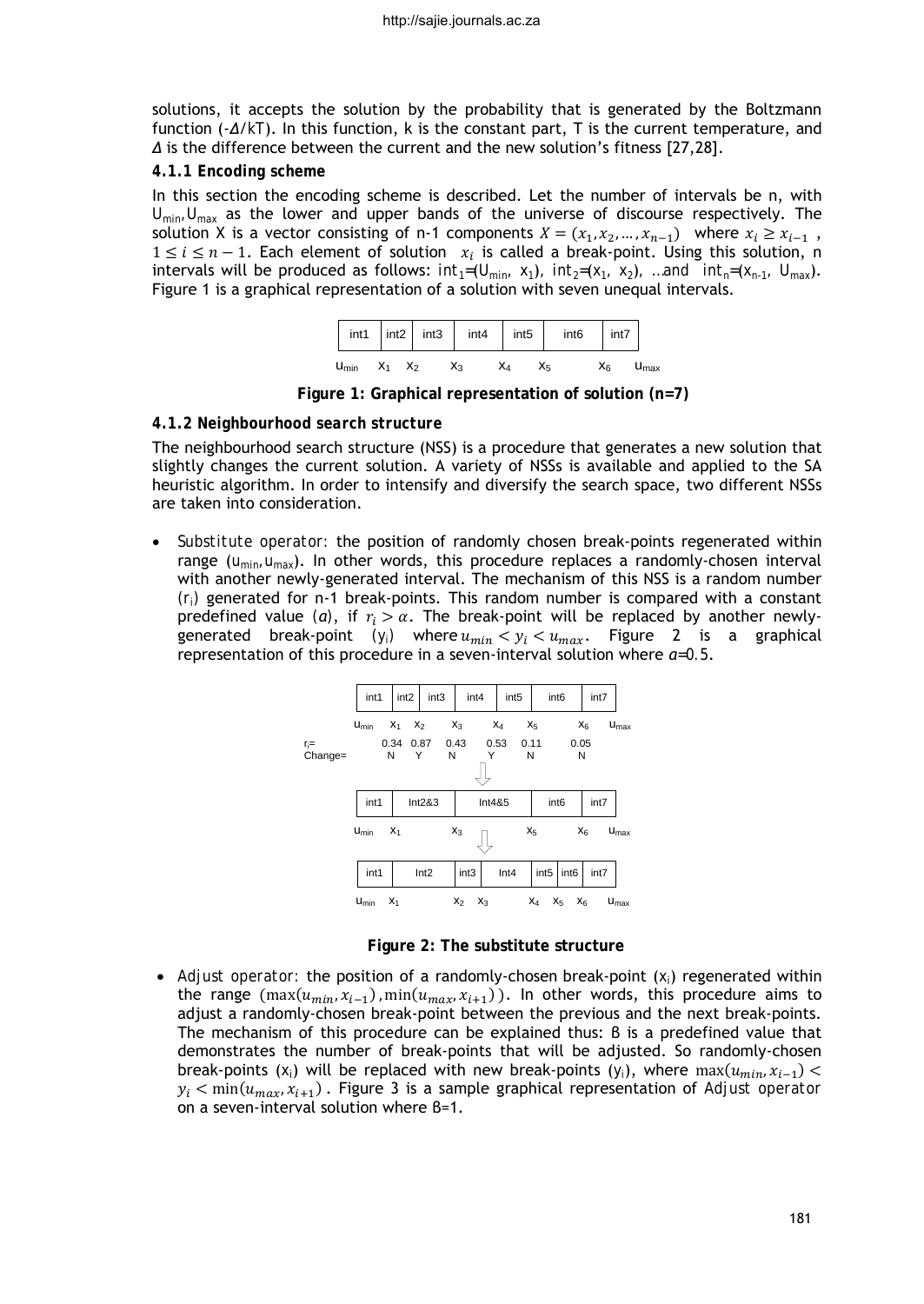

**Figure 3: The adjust structure**

• *Mix operator*: Finally, these two operators – one of which tries to diversify (substitute), while the other tends to intensify (adjust) the search space – must be combined, with the third operator used as a mixer. The mechanism of this operator is thus: A random number (*r*) is generated and compared with a predefined value such as  $\gamma \epsilon$  [0,1]. If  $r \leq \gamma$ the *substitute* operator will apply to the current solution; otherwise the *adjust* operator will be applied.

### *4.1.3 Cooling schedule*

The main goal of using a cooling schedule is to control the SA heuristic's behaviour. As explained above, to avoid becoming trapped in local optimums, the SA heuristic accepts a worse solution using a probability that is generated by the Boltzman function. This probability depends on a temperature that decreases steadily by a mechanism called a cooling schedule. There are three types of cooling schedule in the literature: *linear*, *exponential*, and *hyperbolic*. Table 1 presents the formula and the procedure of each mechanism, where *Ts, Te,* and *N* are the starting temperature, the stopping temperature, and the number of temperatures between  $T_s$  and  $T_e$  respectively. By conducting some initial experiments, linear and exponential cooling schedules result in the proposed model's better performance. Following the procedure described in [29], the starting temperature over the range 4 to 10 is appropriate for the problem; the stopping temperature is also determined over the range 0.001 to 0.1.

| Cooling schedule | Formula                                                                                                         |
|------------------|-----------------------------------------------------------------------------------------------------------------|
| Linear           | $T_i = T_0 - i \frac{T_s - T_e}{N}$ , $i = 1, 2, , N$                                                           |
| Exponential      | $T_i = \frac{A}{i+1} + B$ , $A = \frac{(T_s - T_e)(N+1)}{N}$ $B = T_s - A$ , $i = 1, 2, , N$                    |
| Hyperbolic       | $T_i = \frac{1}{2}(T_s - T_e)\left(1 - tgh\left(\frac{10i}{N} - 5\right)\right) + T_e, \quad i = 1, 2, \dots N$ |

**Table 1: Cooling schedules and their formulas**

### *4.1.4 Boltzman function*

In order to define the Boltzman function it is necessary first to determine the objective function of the model. The objective of forecasting models is to reduce forecasting errors. There are different ways of calculating error in the literature. One of these methods, which is prevalent in the literature, is the mean square error  $(MSE)$  [16]. E(x) indicates the forecasting error of solution X, which is calculated by a definition of MSE as follows:

$$
E(x) = \frac{\sum_{i=1}^{n} (F_i - A_i)^2}{n}
$$
 (7)

in which *n* denotes the number of forecasted data, *Fi* denotes the *ith* forecasted data, and  $A_i$  denotes the actual corresponding data. The function  $P(E(X^n), E(X^c), T) = \exp(\frac{-\Delta E_i}{T_c})$  $\frac{dE_i}{T_i}$ ) is often taken to be a Boltzman function, in which *E(X<sup>n</sup> ), E(X<sup>c</sup> ), Ti*, denotes a new solution error, a current solution error, and the temperature at *ith* iteration respectively.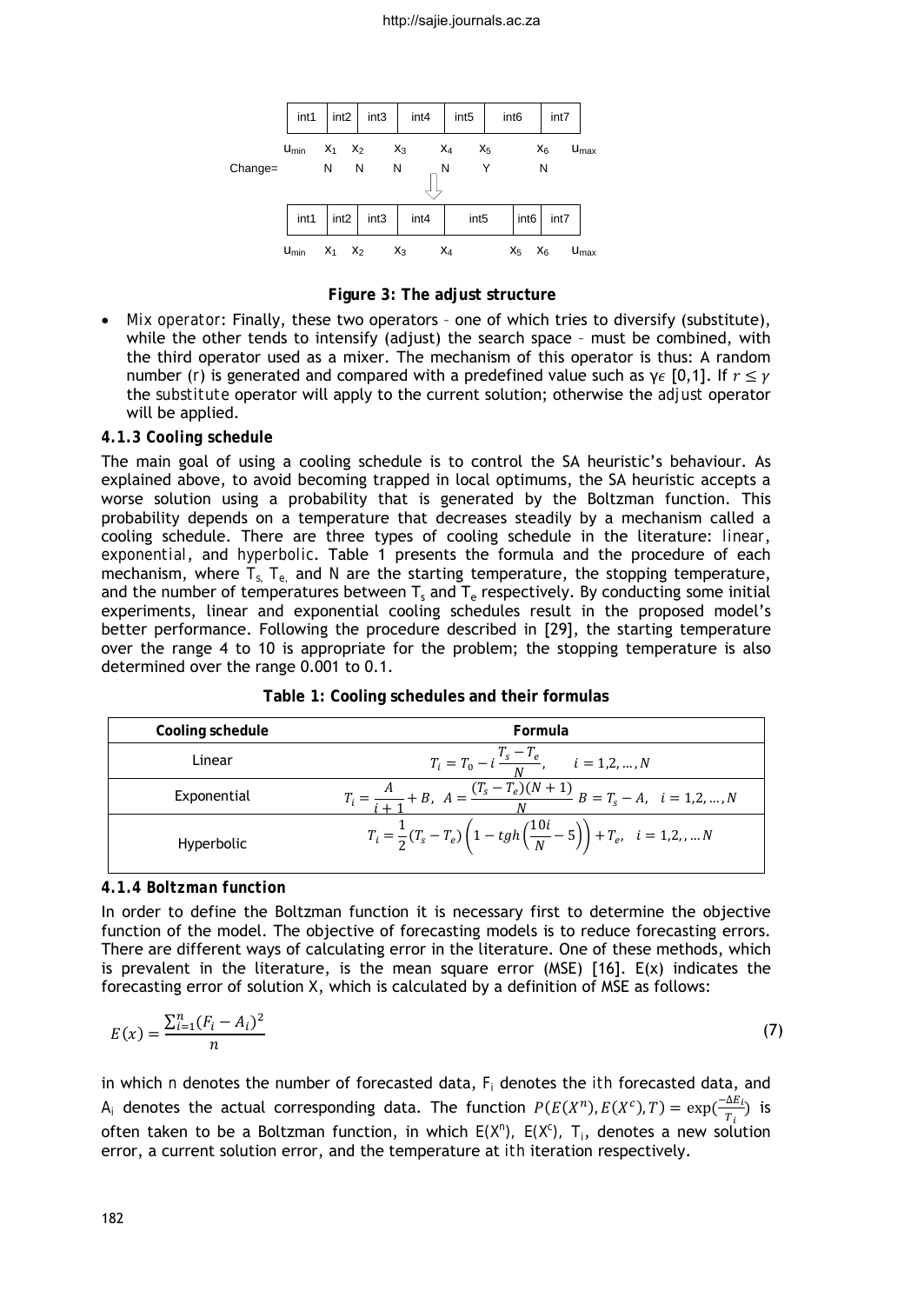The MSE performance measure depends on the amount of forecasted data. In order to handle different test problems with different ranges of data, a dimensionless Boltzman function is needed; therefore,  $\Delta E$  is defined as:

$$
\Delta E = \frac{E(X^{new}) - E(X^{current})}{E(X^{current})}
$$
\n(8)

The pseudo-code of the proposed SA is described in Figure 4.

| $T = Ts$                                |                                                                 |  |  |  |
|-----------------------------------------|-----------------------------------------------------------------|--|--|--|
| $x =$ initialisation of the solution    | Initialise a solution with randomly-generated break-<br>points. |  |  |  |
| $X_{\text{best}} = X$                   |                                                                 |  |  |  |
| while $t \geq T_e$ do                   | while stopping criterion is not met do                          |  |  |  |
| for iter=1 to itermax do                | neighbourhood search in each temperature                        |  |  |  |
| if rand() $\langle \gamma \rangle$ then | mix operator                                                    |  |  |  |
| $x^n$ =substitute (x)                   | apply substitute operator on current solution                   |  |  |  |
| else                                    |                                                                 |  |  |  |
| $x^n$ adjust $(x)$                      | apply adjust operator on current solution                       |  |  |  |
| end if                                  |                                                                 |  |  |  |
| if $e(x^n) < e(x)$ then                 | acceptance criterion                                            |  |  |  |
| $x = x^n$                               |                                                                 |  |  |  |
| if $e(x^n) < e(x_{best})$ then          | comparison with best solution                                   |  |  |  |
| $X_{best} = X^{n}$                      |                                                                 |  |  |  |
| endif                                   |                                                                 |  |  |  |
| else                                    |                                                                 |  |  |  |
| if rand() < $exp(-\Delta/t)$ then       | accepting inferior solution with a probability                  |  |  |  |
| $x = x^n$                               |                                                                 |  |  |  |
| endif<br>endif                          |                                                                 |  |  |  |
| endfor                                  |                                                                 |  |  |  |
|                                         |                                                                 |  |  |  |
| t= temperature decreasing               | temperature reduction by cooling schedule                       |  |  |  |
| end while                               |                                                                 |  |  |  |

**Figure 4: Pseudo-code of proposed SA**

## **4.2 Parameter calibration**

There are parameters in the SA heuristic that need to be tuned, as each of them has an effect on the algorithm's performance. Therefore, designing parameters appropriately makes them more **e**fficient – depending, of course, on the nature of the problem. It is important to know that when a model or problem changes, the parameters must change. According to the literature, many researchers do not apply any tuning method to their problems. This study aims to design an experimental test to tune all parameters.

There are so many approaches to the design of experimental tests. The most widely used – and comprehensive – method is full factorial. However, it is extremely time-consuming in problems with a large number of parameters, such as those included in this study, because the method examines every possible combination of factors. For that reason, fractional factorial experiments (FFE) were developed [30] to reduce the required number of experimental tests. The Taguchi method uses the orthogonal array to investigate the combination of factors and to measure the main effect of each one by designing a small number of experimental tests [31].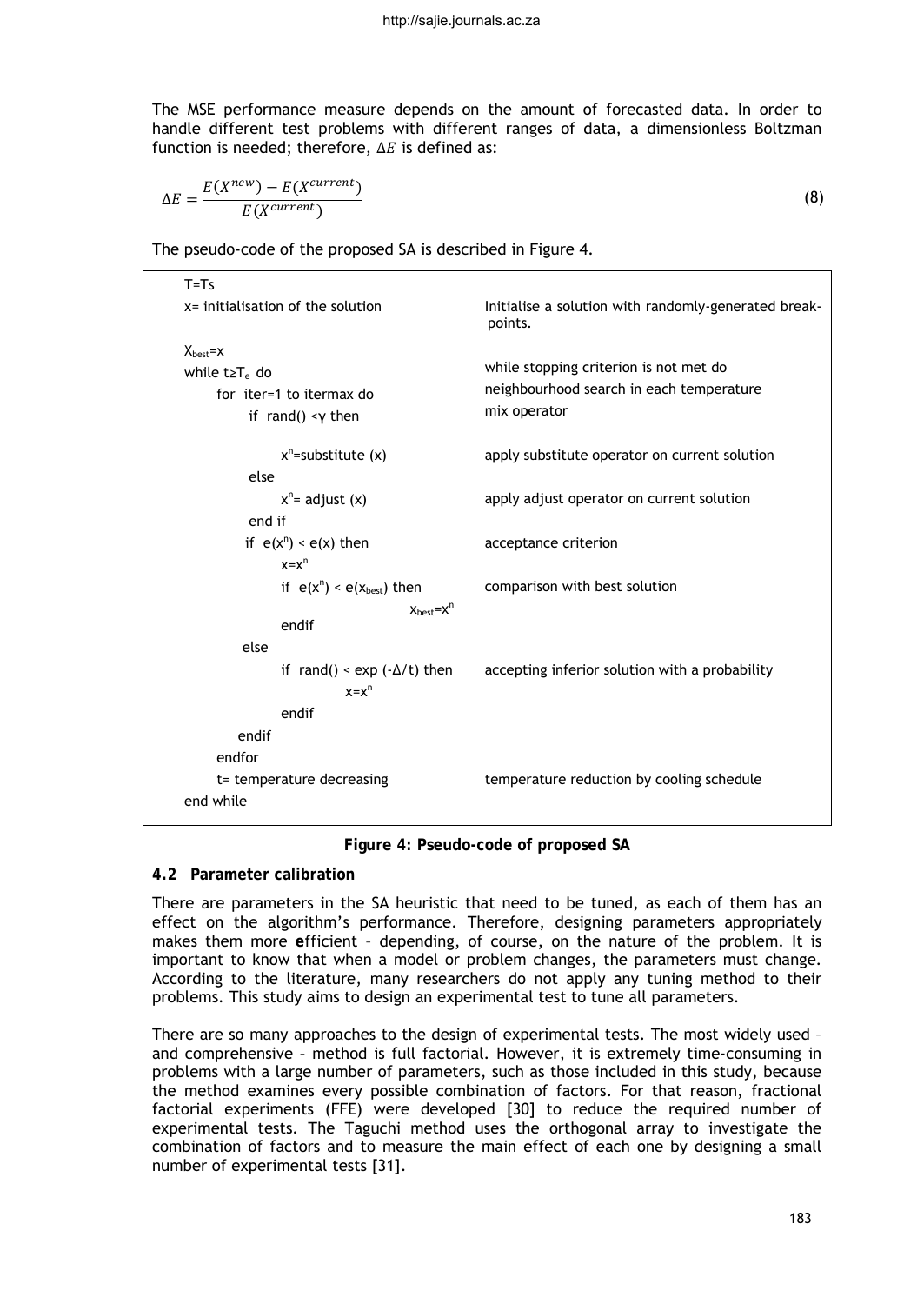Taguchi divides factors into two basic groups: *controllable* and *noise* (uncontrollable) factors.

There is no direct control over noise factors. The Taguchi method is used to minimise the effect of the noise factors, and to set the optimum level of the controllable factors, based on the concept of robustness [32]. The Taguchi method also demonstrates the relative significance of each factor in its impact on the objective function.

A transformation of the repetition data to another value is the measure of variation developed by Taguchi. Because of this transformation, which produces a signal-to-noise ratio (S/N), the Taguchi method is considered to be a robust design [32]. In this method, the terms 'signal' and 'noise' indicate the desirable value (response variable) and undesirable value (standard deviation) respectively. The method tends to maximise the signal-to-noise ratio.

In this method, objective functions have been divided into three main groups: *the*-*smallerthe-better*, *the*-*larger-the-better*, and *nominal-is-best*. Since our forecasting objective function is classified as 'the-smaller-the-better', the corresponding signal-to-noise ratio [32] is:

$$
\frac{S}{N} ratio = -10 \log_{10} (objective function)^2 \tag{9}
$$

For this problem, eight factors are considered to be SA control factors: *cooling schedule, starting temperature, stopping temperature, value of desired temperature, value of neighbourhood search in each temperature, substitute operator parameter (α), adjust operator parameter (β)* and *mix operator (γ).* Table 2 sets out the controllable factors and their related levels.

| Factor |                                                                                                        | Levels |
|--------|--------------------------------------------------------------------------------------------------------|--------|
| A      | Cooling schedule $(C.5)$ {A(1): exponential, A(2): linear}                                             |        |
| B      | Starting temperature $(T_s)$ {B(1): 4, B(2):8 B(3):10}                                                 |        |
|        | Value of desired temperature $(T_n)$ {C(1):100, C(2):200, C(3):300}                                    |        |
| D      | Neighbourhood search in each temperature (NST) ${D(1): 30, D(2):80, D(3):200}$                         |        |
| F      | Stopping temperature $(T_e)$ {E(1):0.001, E(2)=0.01, E(3)=0.1}                                         |        |
|        | Mix operator parameter (y) {E(1):0.1, E(2):0.2, E(3):0.3, E(4):0.4, E(5):0.5, E(6):0.6}                |        |
| G      | Substitute operator parameter ( $\alpha$ ) {F(1):0.4, F(2):0.5, F(3):0.6, F(4):0.7 F(5):0.8, F(6):0.9} | h      |
| н      | Adjust operator parameter (B) {G(1):1, G(2):2, G(3):3, G(4):4, G(5):5, G(6):6}                         |        |

**Table 2: Factors and corresponding levels**

The cumulative degree of freedom for these factors is 24, so the appropriate orthogonal array for this problem should have at least 24 rows and 8 columns. For the orthogonal array in this case, two modifications need to be done. First, the omission of two columns with three levels is necessary.

Second, a two-level factor of the case (factor A: *cooling schedule*) lacks one level compared with  $L_{36}$ . To offset this gap, one optionally selected existing level of the related factor needs to be allotted to that extra level. So the third level of factor A is set as a repetition of level 1. Table 3 shows 36 experimental tests that were designed according to the modified *L36*.

Taguchi-designed experiments are conducted using a three-order fuzzy time series model on the Alabama University enrolment as a prominent test problem in the area of fuzzy time series. To get more reliable information, each trial is implemented three times. In all the experiments, Matlab 7.1 is used on a PC with a 2.4 GHz Intel Core 2 Duo processor and 4 GB of RAM. In order to compare the experimental tests, relative percentage deviation (RPD) is used as a performance measure, calculated as follows: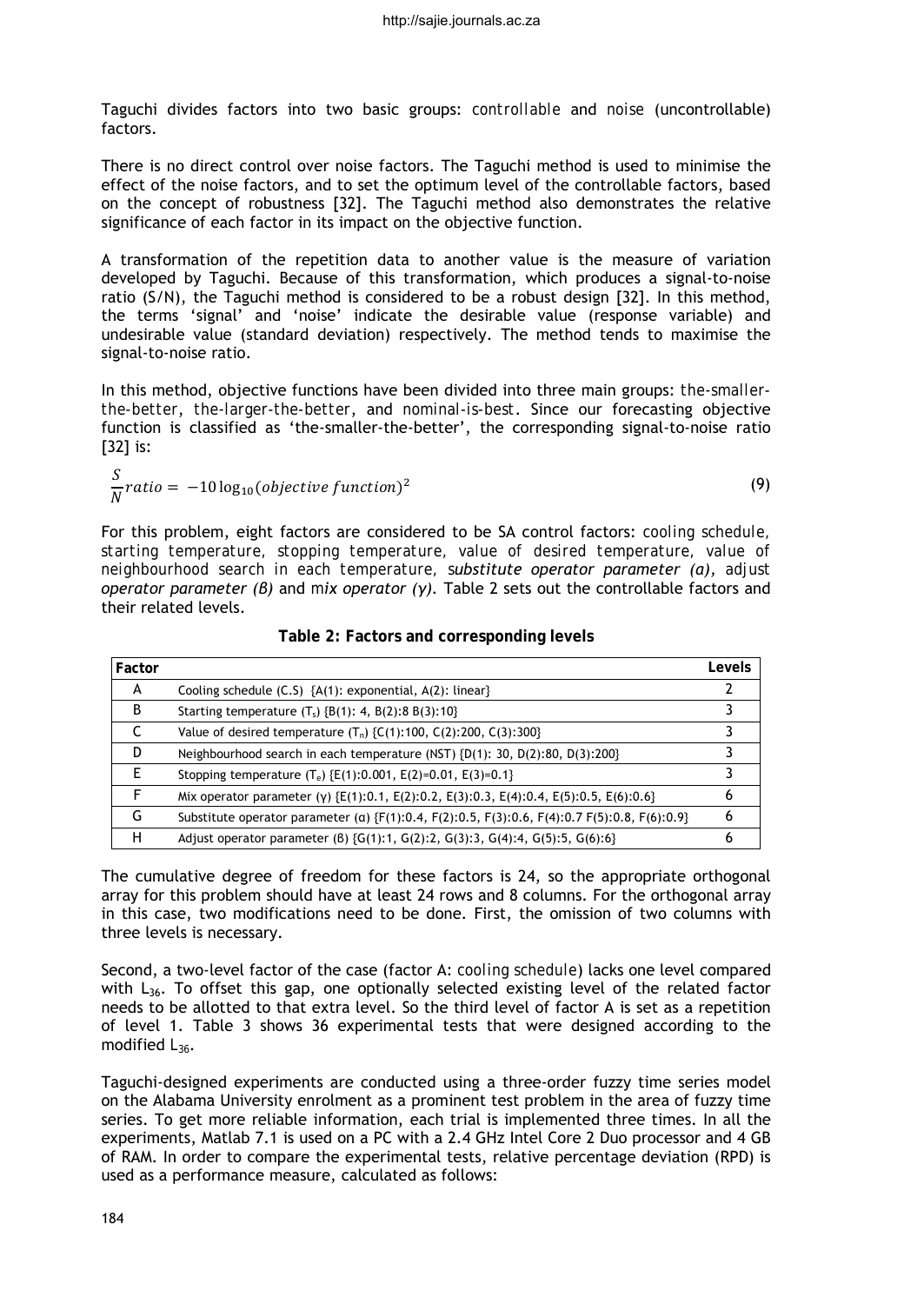$$
RPD = \frac{trial_{sol} - min_{sol}}{min_{sol}}.100\%
$$
\n(10)

where  $min_{sol}$  is the best result obtained for a given test problem among the experimental trials, and *trial<sub>sol</sub>* is the objective value (MSE) obtained in an experimental trial.

The results obtained for each experiment were transformed into a S/N ratio. Figure 4 shows the average S/N ratio for each level. As shown in Figure 5,  $A(1)$ ,  $B(1)$ ,  $C(3)$ ,  $D(3)$ ,  $E(1)$ ,  $H(2)$ are the optimum levels of factors A, B, C, D, E, H respectively. Determining the optimal level of factors F and G needs more investigation, for which, the RPD needs to be analysed.

The results of the average RPD are shown in Figure 6. This analysis strongly confirmed the optimal levels for factors A, B, C, D, E, and H, and it was found that  $F(4)$  and  $G(4)$  were the superior levels, with a minimum RPD for factors E and F respectively. Thus the chosen levels are as follows:

- Cooling schedule: exponential, starting temperature: 4.
- Value of desired temperature: 300.
- Neighbourhood search in each temperature: 200.
- Stopping temperature: 0.001.
- Mix operator parameter: 0.4.
- Substitute operator parameter: 0.7.
- Adjust operator parameter: 2.

**Table 3: The modified orthogonal array L36**

| Trial          |              |              |              | Levels of control factors |              |              |              |              |
|----------------|--------------|--------------|--------------|---------------------------|--------------|--------------|--------------|--------------|
|                | А            | B            | C            | D                         | E            | F            | G            | Н            |
| 1              | A(1)         | B(1)         | C(1)         | D(1)                      | E(1)         | F(1)         | G(1)         | H(1)         |
| $\overline{2}$ | A(1)         | B(1)         | C(2)         | D(2)                      | E(2)         | F(1)         | G(2)         | H(2)         |
| 3              | A(1)         | B(1)         | C(2)         | D(3)                      | E(3)         | F(2)         | G(4)         | H(6)         |
| 4              | A(1)         | B(1)         | C(3)         | D(2)                      | E(3)         | F(3)         | G(6)         | H(4)         |
| 5              | A(1)         | B(2)         | C(1)         | D(1)                      | E(2)         | F(3)         | G(4)         | H(5)         |
| 6              | A(1)         | B(2)         | C(2)         | D(2)                      | E(1)         | F(6)         | G(3)         | H(5)         |
| 7              | A(1)         | B(2)         | C(2)         | D(3)                      | E(3)         | F(5)         | G(5)         | H(1)         |
| 8              | A(1)         | B(2)         | C(3)         | D(3)                      | E(1)         | F(2)         | G(2)         | H(3)         |
| 9              | A(1)         | B(3)         | C(1)         | D(2)                      | E(3)         | F(4)         | G(6)         | H(3)         |
| 10             | A(1)         | B(3)         | C(1)         | D(3)                      | E(2)         | F(5)         | G(3)         | H(4)         |
| 11             | A(1)         | B(3)         | C(3)         | D(1)                      | E(1)         | F(4)         | G(5)         | H(2)         |
| 12             | A(1)         | B(3)         | C(3)         | D(1)                      | E(2)         | F(6)         | G(1)         | H(6)         |
| 13             | A(2)         | B(1)         | C(1)         | D(1)                      | E(2)         | F(2)         | G(5)         | H(4)         |
| 14             | A(2)         | B(1)         | C(2)         | D(2)                      | E(2)         | F(6)         | G(5)         | H(3)         |
| 15             | A(2)         | B(1)         | C(3)         | D(2)                      | E(3)         | F(5)         | G(1)         | H(5)         |
| 16             | A(2)         | B(1)         | C(3)         | D(3)                      | E(1)         | F(3)         | G(3)         | H(2)         |
| 17             | A(2)         | B(2)         | C(1)         | D(1)                      | E(3)         | F(1)         | G(3)         | H(3)         |
| 18             | A(2)         | B(2)         | C(2)         | D(3)                      | E(1)         | F(4)         | G(1)         | H(4)         |
| 19             | A(2)         | B(2)         | C(3)         | D(2)                      | E(2)         | F(4)         | G(4)         | H(1)         |
| 20             | A(2)         | B(2)         | C(3)         | D(3)                      | E(2)         | F(1)         | G(6)         | H(6)         |
| 21             | A(2)         | B(3)         | C(1)         | D(2)                      | E(1)         | F(5)         | G(2)         | H(6)         |
| 22             | A(2)         | B(3)         | C(1)         | D(3)                      | E(3)         | F(6)         | G(4)         | H(2)         |
| 23             | A(2)         | B(3)         | C(2)         | D(1)                      | E(1)         | F(2)         | G(6)         | H(5)         |
| 24             | A(2)         | B(3)         | C(2)         | D(1)                      | E(3)         | F(3)         | G(2)         | H(1)         |
| 25             | A(1)         | B(1)         | C(1)         | D(3)                      | E(1)         | F(6)         | G(6)         | H(1)         |
| 26<br>27       | A(1)         | B(1)         | C(1)         | D(3)                      | E(2)         | F(4)         | G(2)         | H(5)         |
|                | A(1)         | B(1)         | C(2)         | D(1)                      | E(3)         | F(4)         | G(3)         | H(6)         |
| 28<br>29       | A(1)         | B(1)         | C(3)         | D(1)                      | E(1)         | F(5)         | G(4)         | H(3)         |
| 30             | A(1)         | B(2)         | C(1)         | D(2)                      | E(1)         | F(3)         | G(5)         | H(6)         |
| 31             | A(1)         | B(2)         | C(1)         | D(2)                      | E(3)         | F(2)         | G(1)         | H(2)         |
| 32             | A(1)         | B(2)         | C(2)         | D(1)                      | E(2)         | F(5)         | G(6)         | H(2)         |
| 33             | A(1)         | B(2)         | C(3)         | D(1)                      | E(3)         | F(6)         | G(2)         | H(4)         |
| 34             | A(1)<br>A(1) | B(3)         | C(2)<br>C(2) | D(2)                      | E(1)         | F(1)         | G(4)<br>G(1) | H(4)         |
| 35             | A(1)         | B(3)<br>B(3) | C(3)         | D(3)<br>D(2)              | E(2)<br>E(2) | F(3)<br>F(2) | G(3)         | H(3)<br>H(1) |
| 36             |              |              |              |                           |              |              |              |              |
|                | A(1)         | B(3)         | C(3)         | D(3)                      | E(3)         | F(1)         | G(5)         | H(5)         |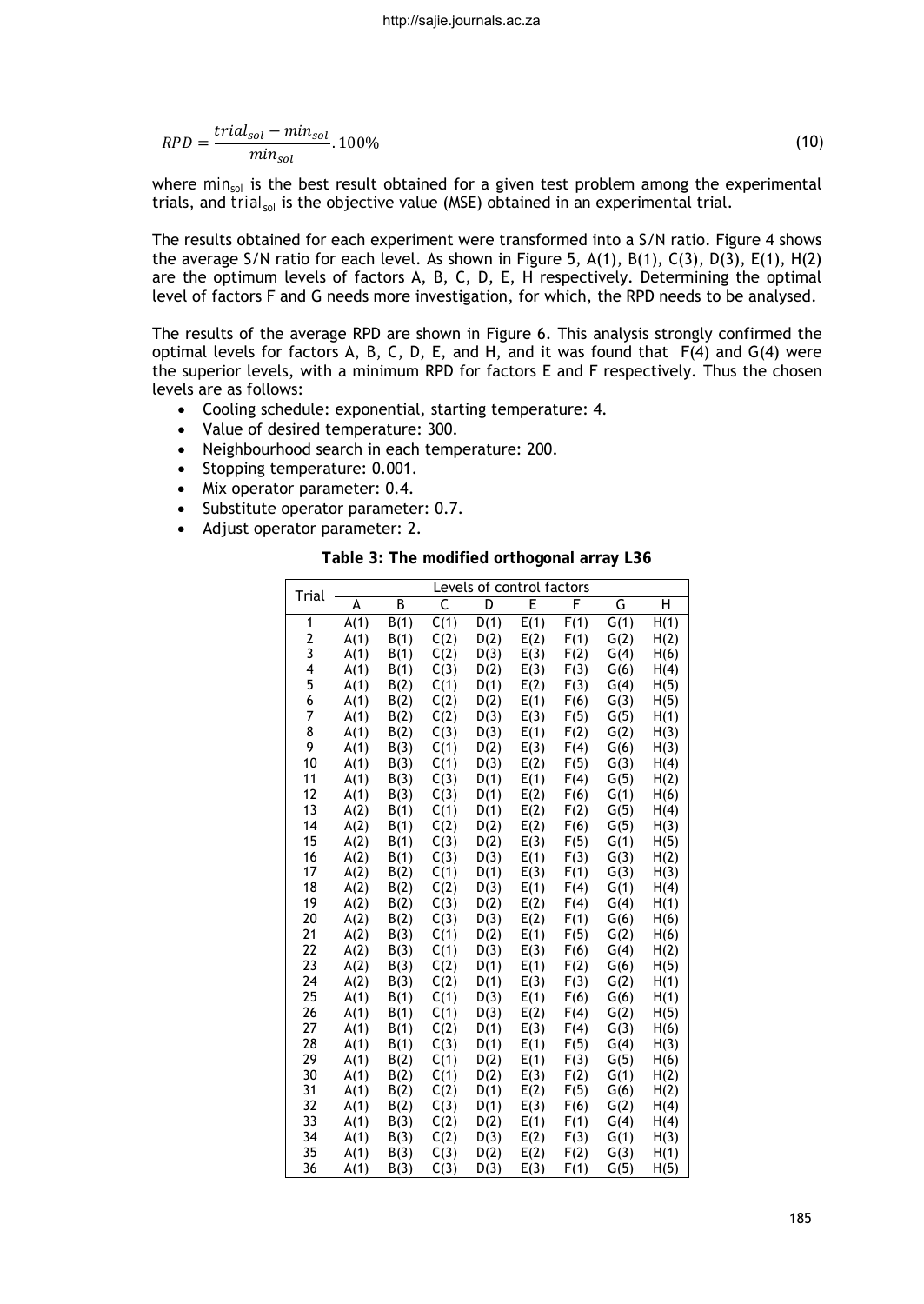



| <b>Factor and levels</b> | Mean S/N ratio | Mean RPD |
|--------------------------|----------------|----------|
| A(1)                     | $-45.404$      | 199.9822 |
| A(2)                     | $-56.4162$     | 699.337  |
|                          |                |          |
| B(1)                     | $-48.3167$     | 323.9288 |
| B(2)                     | $-49.3857$     | 363.617  |
| B(3)                     | $-49.5218$     | 411.7555 |
|                          |                |          |
| C(1)                     | $-50.6879$     | 444.7059 |
| C(2)                     | $-48.9248$     | 364.1762 |
| C(3)                     | $-47.6114$     | 290.4192 |
|                          | $-51.3608$     | 484.5255 |
| D(1)                     | $-49.3264$     | 357.5176 |
| D(2)                     |                | 257.2582 |
| D(3)                     | $-46.537$      |          |
| E(1)                     | $-47.2308$     | 317.1252 |
| E(2)                     | $-49.0199$     | 341.3405 |
| E(3)                     | $-50.9734$     | 440.8356 |
|                          |                |          |
| F(1)                     | $-49.2062$     | 388.4628 |
| F(2)                     | $-49.4657$     | 413.2079 |
| F(3)                     | $-49.1662$     | 346.6948 |
| F(4)                     | $-49.6347$     | 334.5277 |
| F(5)                     | $-47.8713$     | 365.9912 |
| F(6)                     | $-49.104$      | 349,7183 |
|                          |                |          |
| G(1)                     | $-50.2645$     | 360.2004 |
| G(2)                     | $-50.1616$     | 449.9538 |
| G(3)                     | $-49.0085$     | 370.5036 |
| G(4)                     | $-48.9786$     | 331.2433 |
| G(5)                     | $-48.9753$     | 349.2642 |
| G(6)                     | $-47.0597$     | 337.4372 |
|                          | $-47.0746$     | 329.7754 |
| H(1)                     |                | 257.5625 |
| H(2)                     | $-46.8824$     |          |
| H(3)                     | $-47.7762$     | 361.9836 |
| H(4)                     | $-48.9362$     | 338.6425 |
| H(5)                     | $-50.7834$     | 420.1407 |
| H(6)                     | $-52.9955$     | 490.4979 |

| Table 4: S/N ratio and RPD for each level of factors |  |  |  |
|------------------------------------------------------|--|--|--|
|------------------------------------------------------|--|--|--|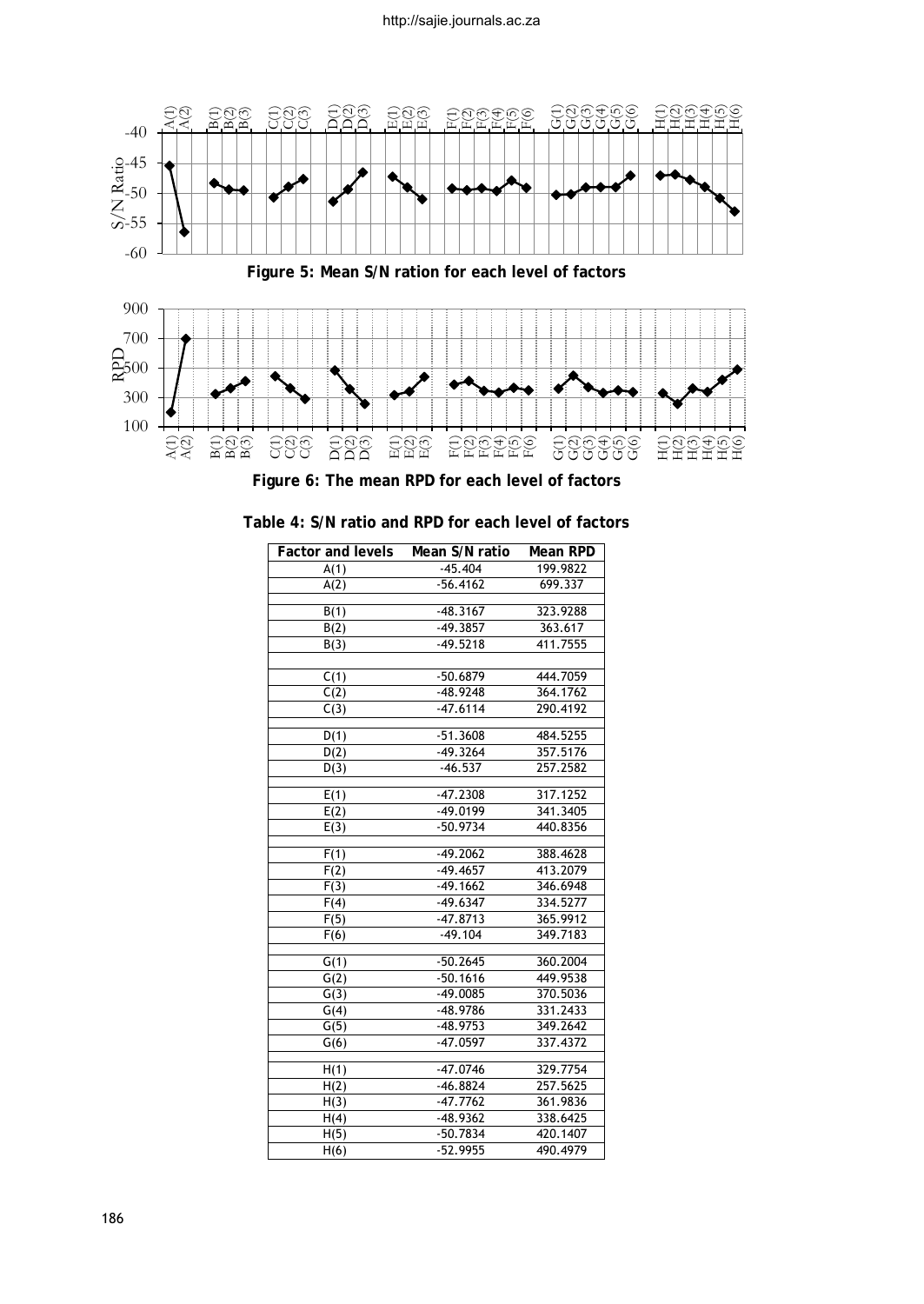To examine the relative significance of the factors in terms of their impact on the objective function, an analysis of variance (ANOVA) was applied to the S/N ratio. The results are given in Table 4. The cooling schedule (A) factor has the largest impact on the objective function with a relative significance of 63.53%. After this factor, the next most important ones were: adjust operator parameter (H), at 10.41%; neighbour search in each temperature (D), 8.89%; stopping temperature (E), 5.17%; and number of desired temperature (C), 3.40%. The remaining factors – B, F, and G – had the least impact on the quality of the objective function.

| S.V.  | D.F. | S.S.         | M.S.   | F      | P. x  | Cu.   |
|-------|------|--------------|--------|--------|-------|-------|
| A     | 1    | $9.71E + 02$ | 970.62 | 330.48 | 63.53 | 63.53 |
| B     | 2    | 10.9266      | 5.46   | 1.86   | 0.33  | 63.86 |
| C     | 2    | 57.6671      | 28.83  | 9.82   | 3.40  | 67.26 |
| D     | 2    | 141.2271     | 70.61  | 24.04  | 8.89  | 76.14 |
| Е     | 2    | 84.572       | 42.29  | 14.40  | 5.17  | 81.31 |
| F     | 5    | 12.1206      | 2.42   | 0.83   | 0.17  | 81.48 |
| G     | 5    | 40.5572      | 8.11   | 2.76   | 1.70  | 83.18 |
| н     | 5    | 173.2995     | 34.66  | 11.80  | 10.41 | 93.59 |
| Error | 11   | 32.3071      | 2.94   |        |       |       |
| Total | 35   | $1.52E + 03$ |        |        |       |       |

**Table 5: ANOVA for S/N ratio**

### **5. EXPERIMENTAL EVALUATION**

The proposed model was applied to the Alabama University enrolment data. A comparison of the results from the proposed model, from Kuo et al. [16], and from Chen & Chung [14], based on the different number of intervals and first-order forecasting, is shown in Table 6.

**Table 6: Comparison of results from proposed model and others under the different values of interval and first-order forecasting**

| Methods              | Number of intervals |       |       |       |       |       |       |
|----------------------|---------------------|-------|-------|-------|-------|-------|-------|
|                      |                     |       | 10    |       |       |       | 14    |
| Proposed model       | 121052              | 85777 | 53115 | 40814 | 28962 | 20745 | 16643 |
| Chen $\&$ Chung [14] | 132963              | 96244 | 85486 | 55742 | 54248 | 47497 | 35324 |
| Kuo et al. [16]      | 119962              | 90527 | 60722 | 49257 | 34709 | 24687 | 22965 |

The main difference between the three methods is the heuristic algorithms that were used to forecast. Chen & Chung [14] used the genetic algorithm; Kuo et al. [16] used the PSO heuristic; while this study has proposed a method that benefits from the SA heuristic algorithm. This model is well-tuned by the Taguchi orthogonal arrays method. From Table 7 it is clear that the proposed model offers a better performance in achieving the appropriate set of intervals.

In the next step, a comparison is carried out between the proposed model and existing high-order models. The results are given in Table 7. They clearly indicate that the proposed model offers the greatest accuracy among all existing models.

|  | Table 7: Different high order models with seven intervals |  |  |  |
|--|-----------------------------------------------------------|--|--|--|
|  |                                                           |  |  |  |

| Order | Chen $[9]$ | $C & C$ [15] | Singh $[33]$ | Kuo [16] | SA-FTS |
|-------|------------|--------------|--------------|----------|--------|
|       | 89093      | 67834        |              | 67123    | 53533  |
|       | 86694      | 31123        | 133700       | 31644    | 27608  |
|       | 89376      | 32009        |              | 23271    | 20561  |
|       | 94539      | 24948        |              | 23534    | 21426  |
| 6     | 98215      | 26980        |              | 23671    | 21831  |
|       | 104056     | 26969        |              | 20651    | 18900  |
| 8     | 102179     | 22387        |              | 17106    | 15196  |
| Q     | 102789     | 18734        |              | 17971    | 15573  |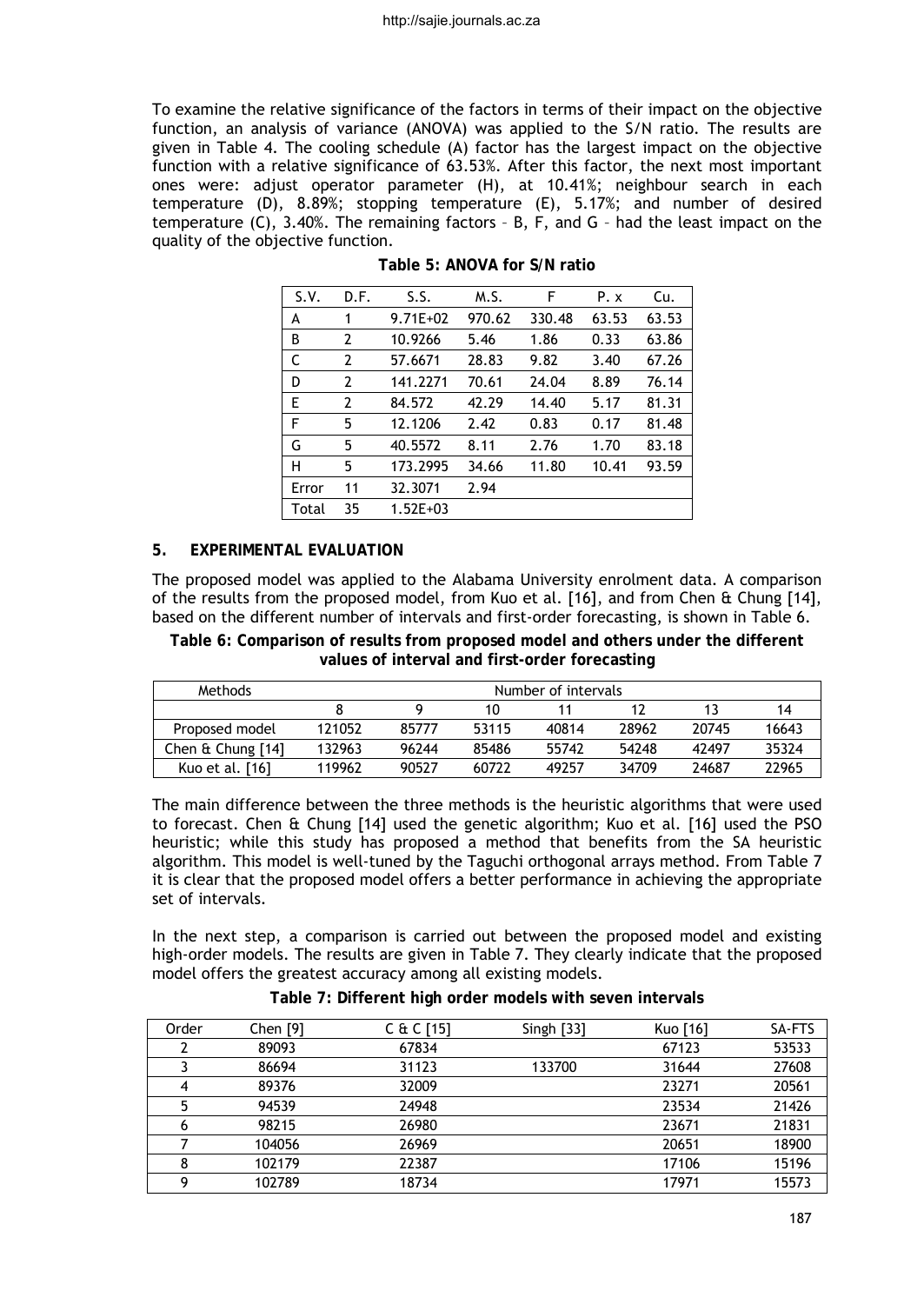| Year       | Actual | Chen $[8]$ | Huarng [5] | C &C [15] | Kuo[16] | SA-FTS |
|------------|--------|------------|------------|-----------|---------|--------|
| 1971       | 13055  |            |            |           |         |        |
| 1972       | 13563  | 14 000     | 14 000     | 13714     | 13 555  | 13706  |
| 1973       | 13867  | 14 000     | 14 000     | 13714     | 13 994  | 13706  |
| 1974       | 14696  | 14 000     | 14 000     | 14 880    | 14711   | 14749  |
| 1975       | 15460  | 15 500     | 15 500     | 15 467    | 15 344  | 15341  |
| 1976       | 15311  | 16 000     | 15 500     | 15 172    | 15 411  | 15346  |
| 1977       | 15603  | 16 000     | 16 000     | 15 4 67   | 15 411  | 15346  |
| 1978       | 15861  | 16 000     | 16 000     | 15 861    | 15 411  | 15923  |
| 1979       | 16807  | 16 000     | 16 000     | 16831     | 16816   | 16839  |
| 1980       | 16919  | 16833      | 17 500     | 17 106    | 17 140  | 17046  |
| 1981       | 16388  | 16833      | 16 000     | 16 380    | 16 4 64 | 16400  |
| 1982       | 15433  | 16833      | 16 000     | 15 4 64   | 15 505  | 15455  |
| 1983       | 15497  | 16 000     | 16 000     | 15 172    | 15 411  | 15346  |
| 1984       | 15145  | 16 000     | 15 500     | 15 172    | 15 411  | 15346  |
| 1985       | 15163  | 16 000     | 16 000     | 15 4 67   | 15 344  | 15341  |
| 1986       | 15984  | 16 000     | 16 000     | 15 467    | 16 018  | 15923  |
| 1987       | 16859  | 16 000     | 16 000     | 16831     | 16816   | 16839  |
| 1988       | 18150  | 16833      | 17 500     | 18 055    | 18 060  | 18007  |
| 1989       | 18970  | 19 000     | 19 000     | 18 998    | 19 014  | 19059  |
| 1990       | 19328  | 19 000     | 19 000     | 19 300    | 19 340  | 19197  |
| 1991       | 19337  | 19 000     | 19 500     | 19 149    | 19 340  | 19197  |
| 1992       | 18876  | 19 000     | 19 000     | 19 149    | 19 014  | 19059  |
| <b>MSE</b> |        | 407 507    | 226 611    | 35 324    | 22 965  | 16643  |

**Table 8: Comparison of results from different first-order forecasting models**

Table 8 contains a comparison of the forecasted enrolments generated by the proposed model and existing first-order fuzzy time series, with different number of intervals, such as Chen [8], Huarng [5], Chen & Chung [15] and Kuo et al. [16]. Three of the models – Chen & Chung [15], Kuo et al. [16], and the proposed model – used first order fuzzy forecast rules and 14 intervals to forecast enrolments.

As the final step, the proposed model was compared with other high-order fuzzy forecasting models such as Chen [9], Singh [33], Chen & Chung [15], and Kuo et al. [16]. The results are shown in Table 9, where two of the models [15, 16] and the proposed model use ninthorder fuzzy rules and 14 intervals to forecast enrolments.

| Year       | Actual data | Singh $[33]$ | Chen $[9]$ | $C & C$ [15] | Kuo [16] | SA-FTS |
|------------|-------------|--------------|------------|--------------|----------|--------|
| 1971       | 13 0 55     |              |            |              |          |        |
| 1972       | 13 563      |              |            |              |          |        |
| 1973       | 13 867      |              |            |              |          |        |
| 1974       | 14 6 9 6    | 14 28 6      | 14 500     |              |          |        |
| 1975       | 15 460      | 15 361       | 15 500     |              |          |        |
| 1976       | 15 311      | 15 4 68      | 15 500     |              |          |        |
| 1977       | 15 603      | 15 512       | 15 500     |              |          |        |
| 1978       | 15 861      | 15 582       | 15 500     |              |          |        |
| 1979       | 16 807      | 16 500       | 16 500     | 16 846       |          |        |
| 1980       | 16 919      | 16 361       | 16 500     | 16 846       | 16 890   | 16890  |
| 1981       | 16 388      | 16 362       | 16 500     | 16 420       | 16 395   | 16386  |
| 1982       | 15 433      | 15 744       | 15 500     | 15 462       | 15 434   | 15434  |
| 1983       | 15 497      | 15 560       | 15 500     | 15 462       | 15 505   | 15497  |
| 1984       | 15 145      | 15 498       | 15 500     | 15 153       | 15 153   | 15153  |
| 1985       | 15 163      | 15 306       | 15 500     | 15 153       | 15 153   | 15153  |
| 1986       | 15 984      | 15 442       | 15 500     | 15 977       | 15 971   | 15986  |
| 1987       | 16 859      | 16 558       | 16 500     | 16 846       | 16 890   | 16890  |
| 1988       | 18 150      | 17 187       | 18 500     | 18 133       | 18 124   | 18152  |
| 1989       | 18 970      | 18 475       | 18 500     | 18 910       | 18 971   | 18972  |
| 1990       | 19 328      | 19 382       | 19 500     | 19 334       | 19 337   | 19328  |
| 1991       | 19 337      | 19 487       | 19 500     | 19 334       | 19 337   | 19328  |
| 1992       | 18 876      | 18744        | 18 500     | 18 910       | 18882    | 18877  |
| <b>MSE</b> |             | 133 700      | 86 694     | 1101         | 234      | 159    |

**Table 9: Comparison of results for different high order models**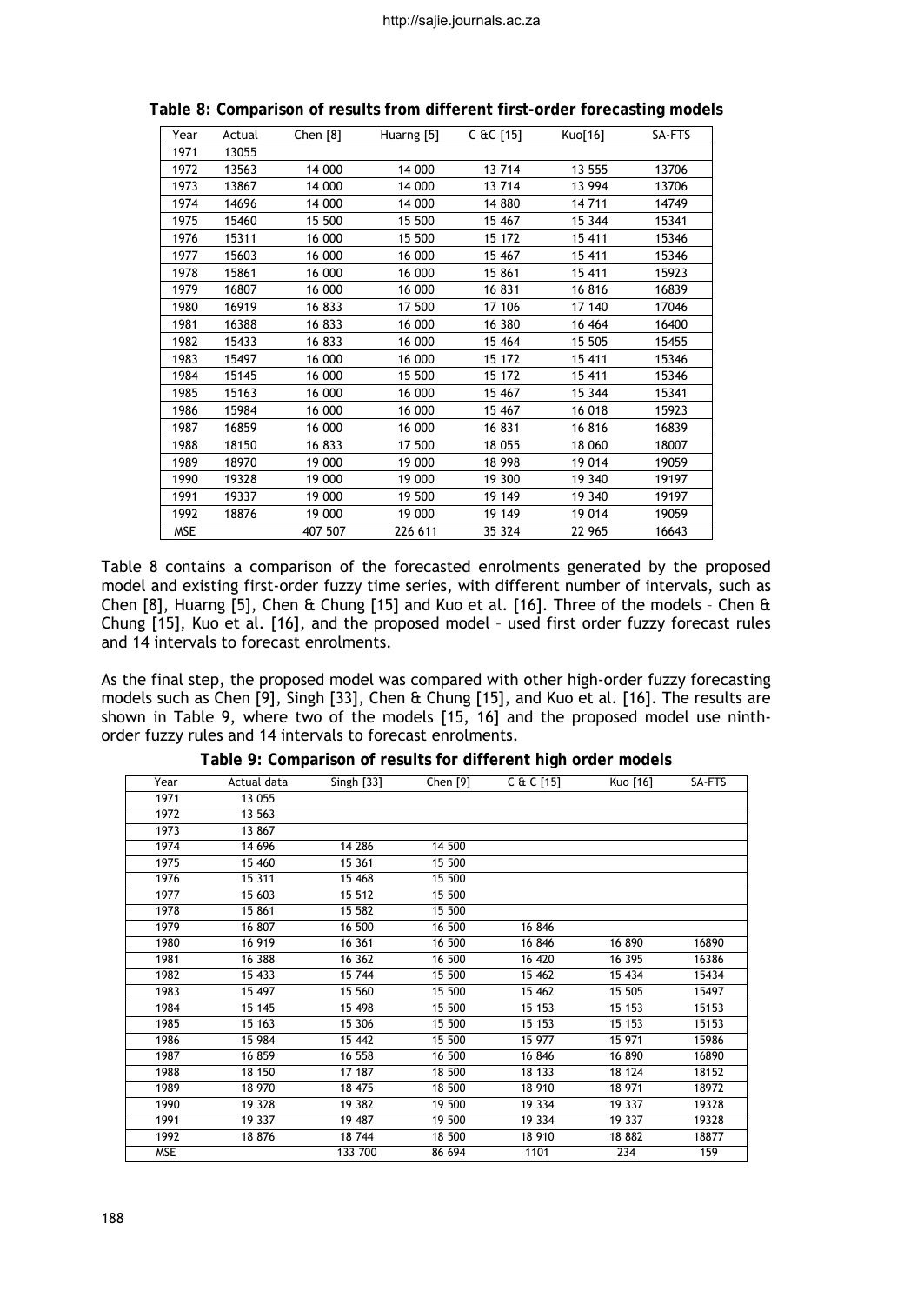All of the experimental results clearly confirmed that the new proposed SA is superior to the other algorithms in its different fuzzy order rules and number of intervals.

### **6. CONCLUSION**

This paper dealt with a new forecasting model based on the simulated annealing (SA) heuristic and fuzzy time series (FTS) to forecast the Alabama University's enrolment dataset. The proposed metaheuristic struck a compromise between intensification and diversification by using two neighbourhood search structures called 'adjust' and 'substitute' operators. To enhance the quality of the simulated annealing, a comprehensive comparison has been made between different parameters of the algorithm to obtain their precise calibration by means of the Taguchi method. To investigate the model's effectiveness in comparison with other models in the literature, the experimental results revealed the superiority of the proposed simulated annealing based model (SA-FTS).

The SA-FTS was tested on Alabama enrolments under one factor condition. It could be applied to other problems with two or more factors, such as temperature prediction and stock indices, in further research.

### **REFERENCES**

- [1] **Song, Q. & Chissom**, **B.S.** 1993. Forecasting enrollments with fuzzy time series Part I, *Fuzzy Sets and Systems,* 54 (1), pp 1-9.
- [2] **Tsaur, R.C., Yang, J.C. & Wang**, **H.F.** 2005. Fuzzy relation analysis in fuzzy time series model, *Computers and Mathematics with Applications,* 49 (4), pp 539-548.
- [3] **Song, Q. & Chissom**, **B.S.** 1993. Fuzzy time series & its models, *Fuzzy Sets & Systems,* 54 (3), pp 269-277.
- [4] **Song, Q. & Chissom**, **B.S.** 1994. Forecasting enrollments with fuzzy time series Part II, *Fuzzy Sets & Systems,* 62 (1), pp 1-8.
- [5] **Huarng, K.** 2001. Heuristic models of fuzzy time series for forecasting, *Fuzzy Sets & Systems,* 123 (3), pp 369-386.
- [6] **Huarng, K.** 2001. Effective lengths of intervals to improve forecasting in fuzzy time series, *Fuzzy Sets & Systems,* 123, pp 387-394.
- [7] **Zadeh, L.A.** 1965. Fuzzy sets, *Information & Control,* 8, pp 338-353.
- [8] **Chen, S.M.** 1996. Forecasting enrollments based on fuzzy time series, *Fuzzy Sets & Systems,* 81 (3), pp 311-319.
- [9] **Chen, S.M.** 2002. Forecasting enrollments based on high-order fuzzy time series, *Cybernetics & Systems: An International Journal,* 33, pp 1-16.
- [10] **Jilani, T.A.** 2007, Fuzzy metric approach for fuzzy time series forecasting based on frequency density based partitioning, in World Academy of Science, Engineering & Technology Conference.
- [11] **Cheng, C.H.** 2008. Fuzzy time-series based on adaptive expectation model for TAIEX forecasting, *Expert Systems with Applications,* 34, pp 1126-1132.
- [12] **Lee, L.W., Wang, L.H. & Chen**, **S.M.** 2007. Temperature prediction & TAIFEX forecasting based on fuzzy logical relationships & genetic algorithms, *Expert Systems with Applications,* 33 (33), pp 539-550.
- [13] **Lee, L.W., Wang, H.F. & Chen**, **S.M.** 2008. Temperature prediction & TAIFEX forecasting based on high-order fuzzy logical relationships & genetic simulated annealing techniques, *Expert Systems with Applications,* 34 (1), pp 328-336.
- [14] **Chen, S.M. & Chung**, **N.Y.** 2006. Forecasting enrollments of students by using fuzzy time series & genetic algorithms, *International Journal of Information & Management Sciences,* 17, pp 1-17.
- [15] **Chen, S.M. & Chung**, **N.Y.** 2006. Forecasting enrollments using high-order fuzzy time series & genetic algorithms: Research Articles, *International Journal of Information & Management Sciences,* 21, pp 485-501.
- [16] **Kuo, H., Horng, H., Kao, S.J., Lin, T.W., Lee, T.L. & Pan**, **C.L.** 2009. An improved method for forecasting enrollments based on fuzzy time series & particle swarm optimization, *Expert Systems with Applications,* 36, pp 6108-6117.
- [17] **Park, J.I., Lee, D.J., Song, C.K. & Chun**, **M.G.** 2010. TAIFEX & KOSPI 200 forecasting based on two-factors high-order fuzzy time series & particle swarm optimization, *Expert Systems with Applications,* 37, pp 959-967.
- [18] **Yolcu, U., Egrioglu, E., Uslu, V.R., Basaran, M.A. & Aladag, C.H.** 2009. A new approach for determining the length of intervals for fuzzy time series, *Applied Soft Computing,* 9 (2), pp 647- 651.
- [19] **Chu, H.H., Chen, T.L., Cheng, C.H. & Huarng**, **C.C.** 2009. Fuzzy dual factor time-series for stock index forecasting, *Expert Systems with Applications,* 36 (1), pp 165-171.